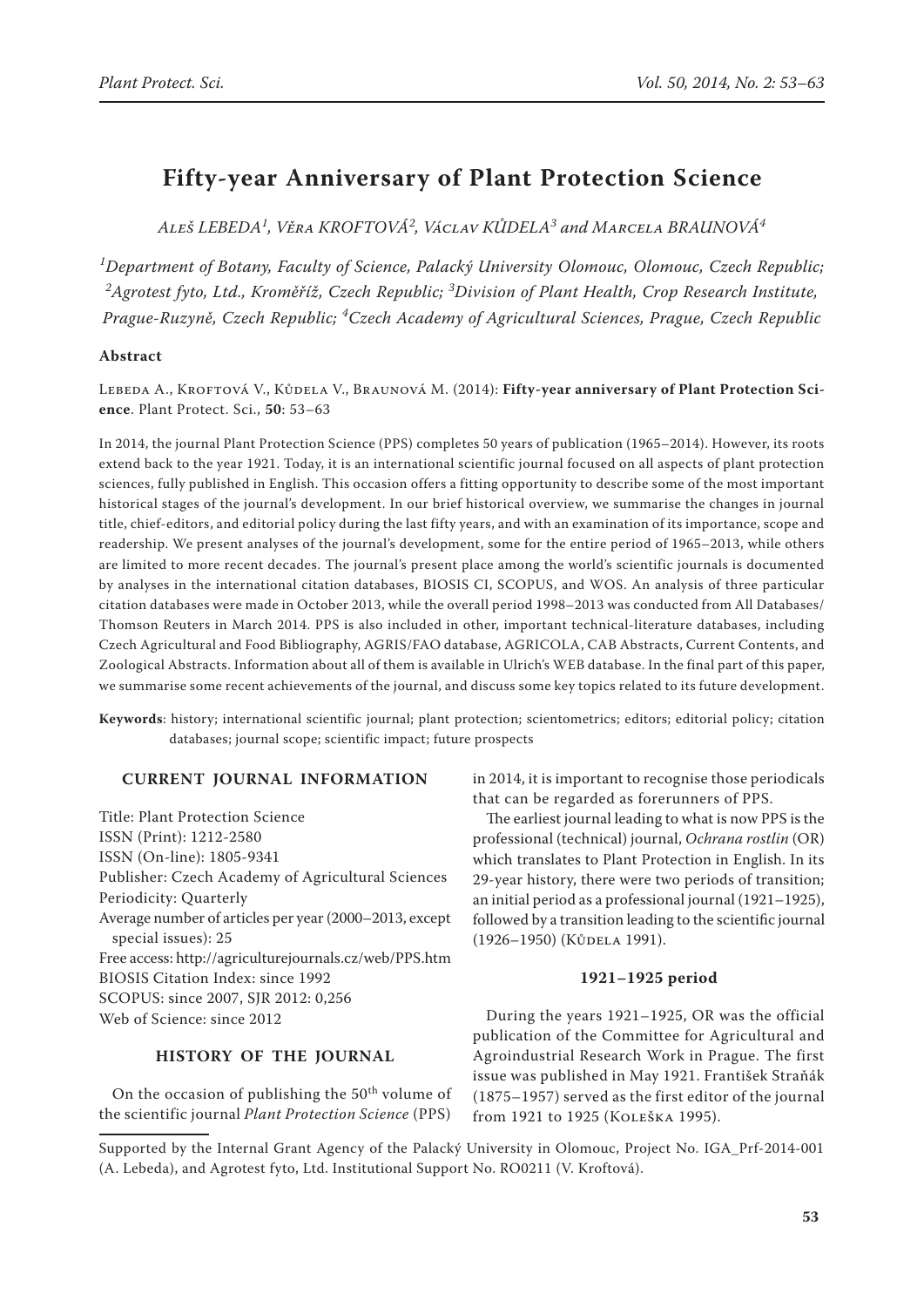The objectives of OR were to accelerate the transfer of important research results into farmer practice; to facilitate communications between separate phytopathological research institutes and the national plant protection service; and to be the primary publication of the Czechoslovak Ministry of Agriculture for issues relating to crop plants, in particularly those concerning legislation.

Articles published in OR were written in a popular style. Summaries of annual reports about occurrences of plant diseases and pests; lists of well-tried and recommended plant-protection products and overviews of new books regarding plant diseases, pests, weeds, and plant protection also were published in this journal.

OR represents an important source of knowledge on the history of plant pathology, applied entomology, weed science, and crop protection (e.g. plant pathology *sensu lato*) in the former Czechoslovakia. According to AINSWORTH (1981), OR was among the first ten world journals that focused on plant pathology; the first one was *Zeitschrift für Pflanzenkrankheiten* in Germany established in 1891.

#### **1926–1950 period**

In December 1925, the Phytopathological Committee of the Association of Research Institutes in Czechoslovakia in Prague was established. Starting with Volume VI in 1926, OR became an official publication of this Committee. František Straňák (1875–1957) continued as editor from 1926 to 1930. He was followed by Ctibor Blattný (1897–1978) who served as editor from 1931 to 1942 (Bojňanský 1979). As editor and

author of numerous articles, he contributed markedly to the improvement of the journal's quality. After World War II Jaroslav Smolák (1882–1971) became editor from 1946 to 1950 (Anonymous 1990).

During this period, it is noteworthy that there were more than ten reports from a special nomenclature committee and other individuals who attempted to provide uniform and scientifically-correct Czech names for plant diseases. These reports served as an initial basis for the modern compendium of Czech phytopathological nomenclature and terminology developed by Kůdela et al. (2012), reviewed by LEBEDA (2013).

Besides its offerings of popular-science articles, OR also published scientific articles that served as preliminary communications. Selected articles were included regularly in the *Review of Applied Mycology* and other journals that attempted complete listings of the titles and abstracts of publications on diseases and pests of plants and their control. For example, E. Baudyš (SKUHRAVÁ 1966; BLATTNÝ 1968) renowned Czech specialist on plant health, was probably the first scientist to report that mosaic virus could enhance the defense of hosts against a number of different pathogens (MATTA 1980). His first communication was published in OR in Czech with a German summary (BAUDYŠ 1929). This article was recorded in *Review of Applied Mycology,* **10**: 78–79 (1931) (Kůdela 2002).

Up until 1933, OR was published bimonthly. It was not published from 1934 to 1937 for technical reasons or from 1943 to 1945, probably due to wartime and economic problems. In the intervening years

Table 1. Volume numbering and periodicity of the journal Plant Protection Science (PPS) and its forerunner Ochrana rostlin (OR)

|                            |                 |                                 | Name of journal/Volume numbering      |                                    |               |  |
|----------------------------|-----------------|---------------------------------|---------------------------------------|------------------------------------|---------------|--|
| Years                      | Ochrana rostlin | Sbornik UVTI<br>Ochrana rostlin | Ochrana rostlin<br>(Plant Protection) | <b>Plant Protection</b><br>Science | Periodicity   |  |
| $1921 - 1933^1$            | I–XIII          |                                 |                                       |                                    | bimonthly     |  |
| $1934 - 1937$ <sup>1</sup> |                 |                                 |                                       |                                    | not published |  |
| $1938 - 1942$ <sup>1</sup> | XIV-XVIII       |                                 |                                       |                                    | annually      |  |
| $1943 - 1945$ <sup>1</sup> |                 |                                 |                                       |                                    | not published |  |
| $1946 - 1947$ <sup>1</sup> | XIX-XX          |                                 |                                       |                                    | annually      |  |
| $1948 - 1950$ <sup>1</sup> | XXI-XXII        |                                 |                                       |                                    | bimonthly     |  |
| $1951 - 1964$ <sup>1</sup> |                 |                                 |                                       |                                    | not published |  |
| 1965-1989                  |                 | $1 - 25$                        |                                       |                                    | quarterly     |  |
| 1990-1997                  |                 |                                 | $26 - 33$                             |                                    | quarterly     |  |
| 1998-2014                  |                 |                                 |                                       | $34 - 50$                          | quarterly     |  |

1 Data were obtained from Catalogue of Antonín Švehla Library in Prague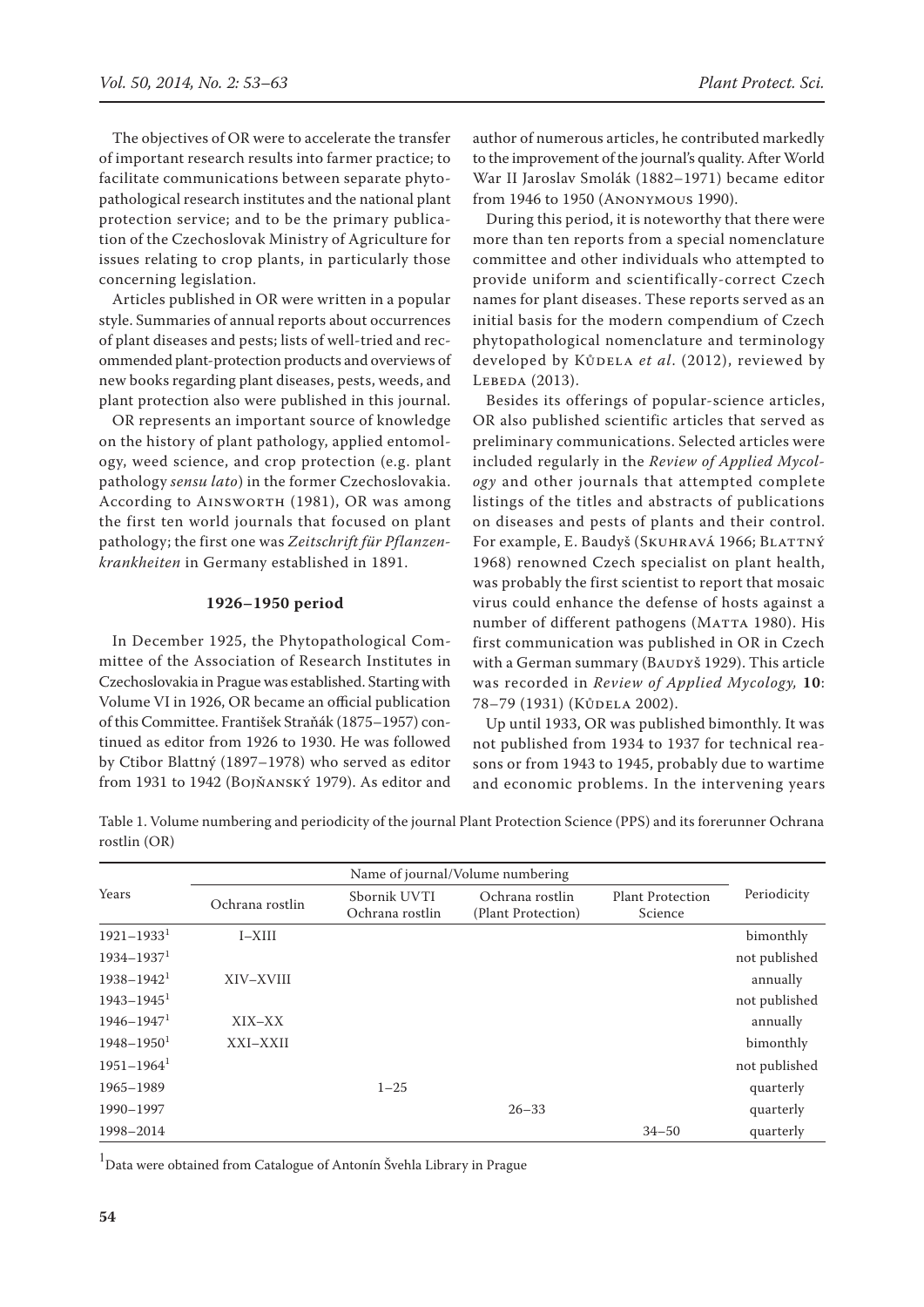(1938–1942), it was published annually. Annual publication resumed in 1946. In 1948, OR returned to a bimonthly schedule (Table 1). By the end of 1950, OR had ceased publication. In that year, four issues were published, each represented by six printed pages in an edition of 1000 copies.

# **The transition to Plant Protection Science (1965–present)**

A new journal, titled **Sborník ÚVTI - Ochrana rostlin,** was established in 1965 (Sborník = Proceedings, ÚVTI **=** Institute of Scientific and Technical Information). Sborník ÚVTI - Ochrana rostlin was published by Ústav vědeckotechnických informací – ÚVTI until 1975. In 1976, the publisher's name was changed to Ústav vědeckotechnických informací pro zemědělství – ÚVTIZ (Institute of Scientific and Technical Information for Agriculture) and, at that time, the title of the journal changed to **Sborník ÚVTIZ - Ochrana rostlin,** with the subtitle Vědecký časopis (Scientific Journal), which was used until 1989. In 1990, the journal was renamed back to **Ochrana rostlin (OR),** and the subtitle **Plant Protection** was used from **1993** to **1997**. The present title, **Plant Protection Science (PPS)**, has been used since 1998 (KŮDELA 1998). Through 2010, PPS was published by the Institute of Agricultural Economics and Information under the auspices of the Czech Academy of Agricultural Sciences (CAAS). In 2011, the CAAS assumed a leading role in publishing PPS. The CAAS now serves as the publisher of 11 agricultural scientific journals **(**Czech Academy of Agricultural Sciences 2014; http://www.cazv.cz/).

# **Editors-in-Chief of the journal and editorial policy**

During the fifty-year history of PPS five individuals have served as its Editor-in-Chief:

- Jaroslav Zakopal (1965–1975), researcher and head of Plant Protection Division in the Research Institute of Crop Production in Prague (Koleška 2007);
- Vít Bojňanský (1976–1987), researcher and director of the Institute of Experimental Phytopathology and Entomology in Ivanka pri Dunaji (Šubíková 2001; Plesník 2006);
- ZDENĚK ČAČA (1988–1990), professor of plant protection at the Agricultural University (recently Mendel University) in Brno (Veverka 2005);
- VÁCLAV KŮDELA (1991–2006), researcher in the Research Institute of Crop Production in Prague,

and professor of plant protection at the South Bohemian University in České Budějovice (LEBEDA & Veverka 2006; Zbuzek 2007);

ALEŠ LEBEDA (2006–present), professor of plant pathology at Palacký University in Olomouc (Anonymous 2011; Kůdela *et al.* 2011).

Editors-in-Chief are nominated, selected and confirmed by the Branch for Plant Protection of the CAAS.

Executive editors within the editorial office also play important roles. From 1965 to 1973, Mrs. Ing. Jarmila Zezulková served as an executive editor of OR. In 1974, Dr. Marcela Braunová assumed this position and currently is still in that role. In March 2000, she also became headmaster of all scientific journals published recently by CAAS. She has made substantial contribution to the development of PPS in both administration and technical services.

In 1994, Canadian plant pathologist Dr Jens J. Nielsen (Research Station, Agriculture Canada, Winnipeg, Canada) became a member of PPS Editorial Board (EB) where he contributed significantly in the area of linguistic and scientific amendments of the papers published in the journal from 1994 to 2010 (BARTOŠ & LEBEDA 2013).

Up until 1989, the EB was composed of only Czech and Slovak members representing the national research, academic and advisory communities. However, after changes in 1989 and the subsequent democratisation of the former Czechoslovakia, the EB gradually began appointing international members. Top international scientists from Austria, China, Germany, Hungary, Israel, Italy, Norway, Poland, Sweden, Switzerland, UK, and USA were nominated and appointed to the EB. Recently, more than 50% of the EB members have come from countries beyond the Czech and Slovak Republics.

PPS's reviewing process has substantially changed also over time and has become highly global. Currently, each manuscript is reviewed by at least one highly competent reviewer from abroad. Every year, a listing of all PPS reviewers is included in some issue of volume.

## **Purpose and scope of the journal**

PPS is currently an international, interdisciplinary journal that publishes original research articles, critical reviews, short communications, and papers about new and unusual records of diseases, pests and weeds. The journal covers all topics dealing with the fundamental and applied aspects of plant pathology, insect pests and weeds, and crop protection science. Articles are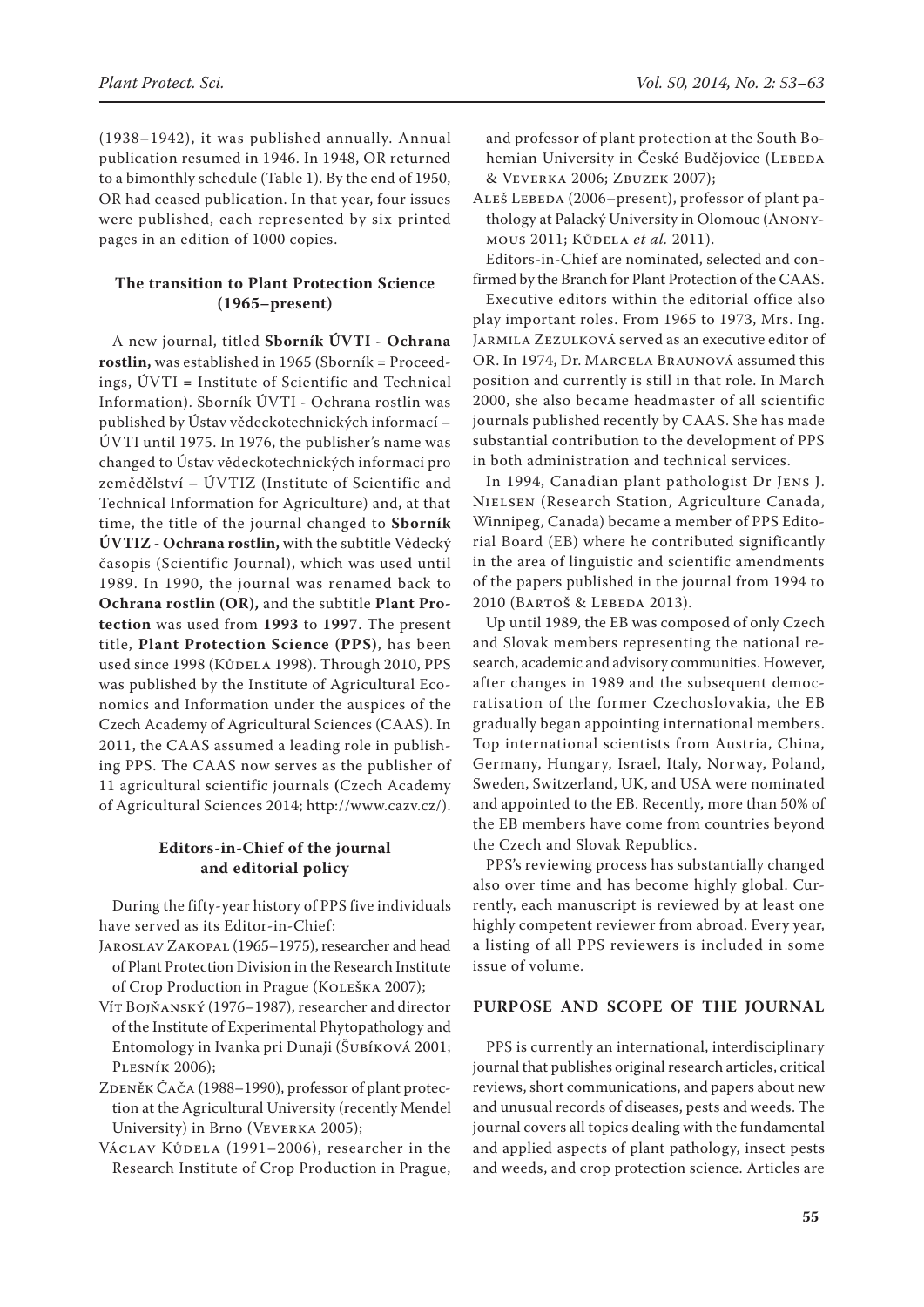included in different subject areas, and include virology, bacteriology, phytoplasmas, mycology, nematology, entomology, weed science, plant stress and abiotic disorders, host-parasite interactions, host resistance and genetics, physiology and molecular biology of plant resistance, population biology and ecology, epidemiology, disease diagnosis and etiology, crop loss assessment, postharvest pathology, methods of disease control, biological control and pest management, and pesticide science.

## **Intended readership**

The intended audience for PPS is rather broad and covers numerous groups including university teachers, crop protection specialists and advisers, and research scientists such as plant breeders, agronomists, horticulturists, foresters, biologists, botanists, microbiologists, plant pathologists, virologists, bacteriologists, mycologists, nematologists, entomologists, epidemiologists, soil scientists, weed scientists, and pesticide scientists.

## **Publication policy**

From the journal's beginning until 1988, articles in OR were published only in Czech or Slovak, with Russian and German abstracts (rarely also in English). After 1989, the first seven articles were published in English. In 1991, OR's new EB discussed a new

publication strategy, ultimately deciding that PPS would become an international scientific journal. Since then, the number of English articles has steadily increased. After renaming of OR to PPS in 1993, there was increasing proportion of papers in English, and since 1999 all articles have been published in English (Stejskal & Aulický 2003).

Publication trends for the most recent period (2000–2013) are shown in Table 2. During the last decade, there was an increase in the number of manuscripts submitted to PPS per year, which currently is between 80 and 90. During this time there also was an increase in the proportion of rejected manuscripts (Table 2). During the first part of the millennium (2000–2004), the percentage of rejected manuscripts was about 25%; during the last five years (2009–2013), the average percentage of rejected manuscripts was 56%. There also was an increase in the number of authors from abroad in comparison to Czech authors. From 2000 to 2004, the percentage of foreign authors was about 33%; more recently (2009–2013) it has been about 75% (Table 2). The number of regular issues published per year has been stable at four issues per year. However, the number of pages per volume has been increasing from 160 for the period 2000–2004 to 181 for 2009–2013. There has been a similar trend in the number of published papers per volume. From 2000 to 2004, each volume averaged about 22 papers, but during

Table 2. Survey of manuscripts processed in editorial system of PPS in the years 2000–2013

|      |           | Received for publication |    |                                    |        |       | Published        |                                |               |
|------|-----------|--------------------------|----|------------------------------------|--------|-------|------------------|--------------------------------|---------------|
| Year | submitted | rejected MS              |    | authors<br>in the Editorial system | volume |       | published papers | authors<br>of published papers |               |
|      | MS        | $(\%)$                   | CZ | abroad $(\%)$                      | pages  | total | abroad $(\%)$    | total                          | abroad $(\%)$ |
| 2013 | 82        | 52(63)                   | 14 | 68 (83)                            | 197    | 31    | 15 (48)          | 94                             | 48 (51)       |
| 2012 | 93        | 78 (84)                  | 24 | 69 (74)                            | 178    | 25    | 16 (64)          | 63                             | 37 (59)       |
| 2011 | 69        | 42(61)                   | 16 | 53 (77)                            | 176    | 20    | 11(55)           | 49                             | 29 (59)       |
| 2010 | 72        | 23 (32)                  | 17 | 55 (76)                            | 188    | 25    | 9(36)            | 74                             | 28 (38)       |
| 2009 | 54        | 10(19)                   | 19 | 35(65)                             | 167    | 23    | 11 (48)          | 102                            | 78 (76)       |
| 2008 | 51        | 23(45)                   | 22 | 29 (57)                            | 159    | 25    | 11 (44)          | 60                             | 20(32)        |
| 2007 | 43        | 15(35)                   | 20 | 23(53)                             | 148    | 28    | 10(36)           | 60                             | 22(37)        |
| 2006 | 43        | 15(35)                   | 20 | 23(53)                             | 148    | 21    | 10(48)           | 62                             | 20(32)        |
| 2005 | 44        | 13(30)                   | 26 | 18(41)                             | 170    | 26    | 10(38)           | 71                             | 21(30)        |
| 2004 | 54        | 17(31)                   | 27 | 27(50)                             | 162    | 24    | 11 (46)          | 67                             | 36 (54)       |
| 2003 | 35        | 8(23)                    | 22 | 13 (37)                            | 162    | 24    | 7(29)            | 45                             | 24(53)        |
| 2002 | 38        | 7(18)                    | 25 | 13 (34)                            | 156    | 23    | 11 (48)          | 63                             | 22(35)        |
| 2001 | 39        | 8(21)                    | 30 | 9(23)                              | 162    | 17    | 9(53)            | 52                             | 19 (37)       |
| 2000 | 32        | 10(31)                   | 25 | 7(22)                              | 156    | 21    | 7(33)            | 70                             | 21 (30)       |

Remark: numbers in each column per year are absolute numbers registered in Editorial System of Plant Protection Science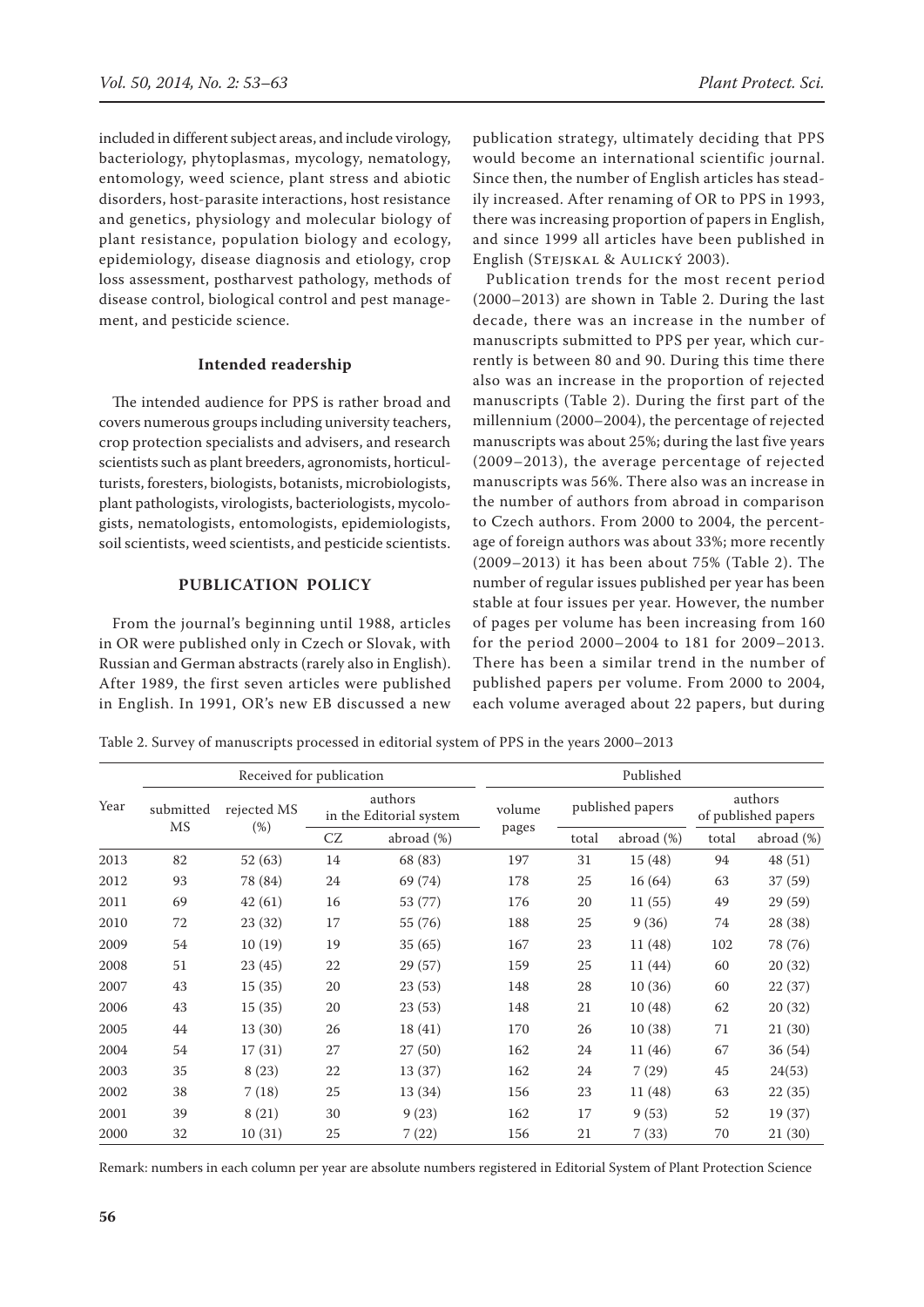|                                 |                          |                |                                                                       |                |            |                | Number of authors/Years |                |                |                |                |                |                |              |                |
|---------------------------------|--------------------------|----------------|-----------------------------------------------------------------------|----------------|------------|----------------|-------------------------|----------------|----------------|----------------|----------------|----------------|----------------|--------------|----------------|
| Country                         |                          |                | 2000 2001 2002 2003 2004 2005 2006 2007 2008 2009 2010 2011 2012 2013 |                |            |                |                         |                |                |                |                |                |                |              | total          |
| Australia                       |                          |                |                                                                       |                |            |                |                         |                |                | $\,1\,$        |                |                |                |              | $\,1\,$        |
| Austria                         | $\,1$                    |                |                                                                       |                |            |                |                         |                |                |                |                |                |                |              | $\mathbf 1$    |
| Belgium                         |                          |                |                                                                       |                |            |                |                         |                |                |                | $\mathbf{1}$   |                |                |              | $\mathbf{1}$   |
| Bulgaria                        | $\sqrt{2}$               |                |                                                                       |                | $\bf 4$    |                |                         |                |                |                |                |                |                |              | 6              |
| Canada                          | $\,1$                    |                |                                                                       | $\,3$          |            |                |                         |                |                | 13             |                |                |                |              | 17             |
| China                           |                          |                |                                                                       |                |            |                |                         |                |                |                |                |                |                | $\,4\,$      | $\overline{4}$ |
| Croatia                         | $\sqrt{2}$               |                |                                                                       |                |            |                |                         |                |                |                |                |                |                |              | $\bf 2$        |
| Czech Republic                  | 49                       | 33             | $41\,$                                                                | $21\,$         | 31         | 50             | 42                      | 38             | 40             | 24             | 46             | 20             | 26             | $45\,$       | 506            |
| Egypt                           |                          | $\overline{5}$ |                                                                       |                |            |                | $\overline{3}$          | $\mathbf{1}$   | $\overline{2}$ | $\overline{4}$ | $\overline{4}$ | 9              | $\sqrt{6}$     |              | 34             |
| France                          |                          |                | $\,1\,$                                                               |                | $\,1\,$    |                |                         |                | $\mathbf{1}$   | $\sqrt{ }$     |                |                |                | $\mathbf{1}$ | $11\,$         |
| Germany                         | $\,2$                    |                | $\sqrt{2}$                                                            | $1\,$          |            |                |                         |                |                | 12             |                |                |                |              | 17             |
| Ghana                           |                          |                |                                                                       |                |            |                |                         |                |                |                |                |                |                | $\sqrt{6}$   | $\sqrt{6}$     |
| Greece                          |                          |                | $\mathbf{1}$                                                          |                |            |                |                         |                |                |                |                | $\mathbf{1}$   |                |              | $\,2$          |
| Hungary                         |                          |                | $\mathbf{1}$                                                          |                |            |                |                         |                |                |                |                |                | $\,3$          |              | $\overline{4}$ |
| India                           |                          |                |                                                                       |                |            | $\,4\,$        | $\sqrt{6}$              |                |                |                | $\sqrt{6}$     | $\overline{5}$ | $\overline{5}$ | $\sqrt{6}$   | 32             |
| Iran                            |                          |                |                                                                       |                |            |                |                         |                | $\,1$          |                | 3              |                | 14             | $\sqrt{6}$   | 24             |
| Iraq                            |                          |                |                                                                       |                |            |                |                         |                |                |                |                |                | $\,4\,$        |              | $\,4\,$        |
| Israel                          |                          |                |                                                                       |                |            |                |                         |                |                | $\sqrt{3}$     |                |                |                |              | $\mathbf{3}$   |
| Italy                           | $\,1$                    | $\sqrt{5}$     |                                                                       |                |            | $\sqrt{2}$     |                         | $\sqrt{2}$     |                |                |                |                | $\,1\,$        |              | 11             |
| Jordan                          |                          |                |                                                                       |                |            |                |                         | $\overline{4}$ |                |                |                |                | $\sqrt{2}$     |              | $\sqrt{6}$     |
| Kenya                           |                          |                |                                                                       | $\sqrt{3}$     |            |                |                         |                |                |                |                |                |                | 5            | $\,8\,$        |
| Malaysia                        |                          |                |                                                                       |                |            |                |                         |                | $\mathbf{1}$   |                |                | $\,4\,$        |                |              | $\sqrt{5}$     |
| Nigeria                         |                          | $\,1\,$        |                                                                       | $\sqrt{2}$     | $\,4\,$    | $\overline{7}$ | $\sqrt{5}$              | $\mathbf{1}$   |                |                |                | $\mathbf{1}$   |                |              | $21\,$         |
| Norway                          |                          |                |                                                                       |                |            |                |                         |                |                |                |                | $\mathbf{1}$   |                |              | $\mathbf{1}$   |
| Pakistan                        |                          |                |                                                                       |                |            |                |                         | $\,4\,$        |                |                |                | $\overline{4}$ |                |              | $\,$ 8 $\,$    |
| Philippines                     |                          |                |                                                                       |                |            |                |                         |                |                |                | $\,4\,$        |                |                |              | $\overline{4}$ |
| Poland                          | 3                        |                |                                                                       |                | $\sqrt{3}$ |                |                         | $\,2$          | $\,1$          | $\sqrt{3}$     |                |                |                |              | 12             |
| Republic of Macedonia           |                          |                |                                                                       |                |            |                |                         | 3              |                | $\mathbf{3}$   |                |                |                |              | 6              |
| Russia                          |                          |                |                                                                       |                | $\,1\,$    |                | $1\,$                   |                |                |                |                |                |                | 5            | 7              |
| Serbia                          |                          |                |                                                                       |                |            |                |                         | $\mathbf{1}$   |                |                |                |                |                |              | $\,1$          |
| Slovak Republic                 | $\overline{\phantom{a}}$ | $\,8\,$        | $10\,$                                                                | 6              | 19         | $\,4\,$        | $\sqrt{5}$              | $\bf 4$        | $13\,$         | $\sqrt{3}$     | 5              | $\sqrt{2}$     |                |              | 86             |
| Slovenia                        |                          |                |                                                                       | 3              |            |                |                         |                |                |                |                |                |                |              | $\sqrt{3}$     |
| Spain                           |                          |                |                                                                       |                |            |                |                         |                |                |                |                |                |                | $\mathbf{1}$ | $\mathbf{1}$   |
| Sweden                          |                          |                |                                                                       |                |            |                |                         |                |                | $\,3$          |                |                |                | 3            | 6              |
| Switzerland                     |                          |                |                                                                       |                |            |                |                         |                |                | $\sqrt{5}$     |                |                |                | $\,2\,$      | 7              |
| Syria                           |                          |                |                                                                       |                |            |                |                         |                |                |                | $\,1\,$        |                |                |              | $\mathbf{1}$   |
| Tanzania                        |                          |                | $\,1$                                                                 | $\sqrt{3}$     |            |                |                         | $\sqrt{2}$     |                | $\sqrt{5}$     |                |                |                | $\sqrt{2}$   | $13\,$         |
| Tunisia                         |                          |                |                                                                       | $\overline{3}$ | $\sqrt{2}$ |                |                         |                |                |                |                |                |                |              | $\sqrt{5}$     |
| Turkey                          |                          |                |                                                                       |                |            | $\,2$          |                         |                |                |                |                |                |                | $\,4\,$      | 6              |
| $\ensuremath{\text{UK}}\xspace$ | $\,1$                    |                |                                                                       |                |            |                |                         |                |                | $\,8\,$        |                |                |                | $\,1$        | $10\,$         |
| <b>USA</b>                      |                          |                | $\boldsymbol{6}$                                                      | $\overline{2}$ |            | $\sqrt{2}$     |                         |                | $\,1\,$        | $\,1\,$        |                | $\,1$          |                | $\,2$        | $17\,$         |
| West Indies                     |                          |                |                                                                       |                | $\,2$      |                |                         |                |                |                |                |                | $\sqrt{2}$     |              | $\,2$          |
| Yemen                           |                          |                |                                                                       |                |            |                |                         |                |                |                |                |                |                |              |                |
|                                 |                          |                |                                                                       |                |            |                |                         |                |                |                |                | $\mathbf{1}$   |                |              | $\mathbf{1}$   |
| Yugoslavia<br>Total             | $\,1\,$<br>$70\,$        | $52\,$         | 63                                                                    |                |            |                | 62                      | 62             | 60             | 95             |                | 49             | 63             | 93           | $\mathbf 1$    |
|                                 |                          |                |                                                                       | $47\,$         | 67         | $71\,$         |                         |                |                |                | $70\,$         |                |                |              | 924            |

Table 3. The number of foreign authors who have published in Plant Protection Science during the period 2000–2013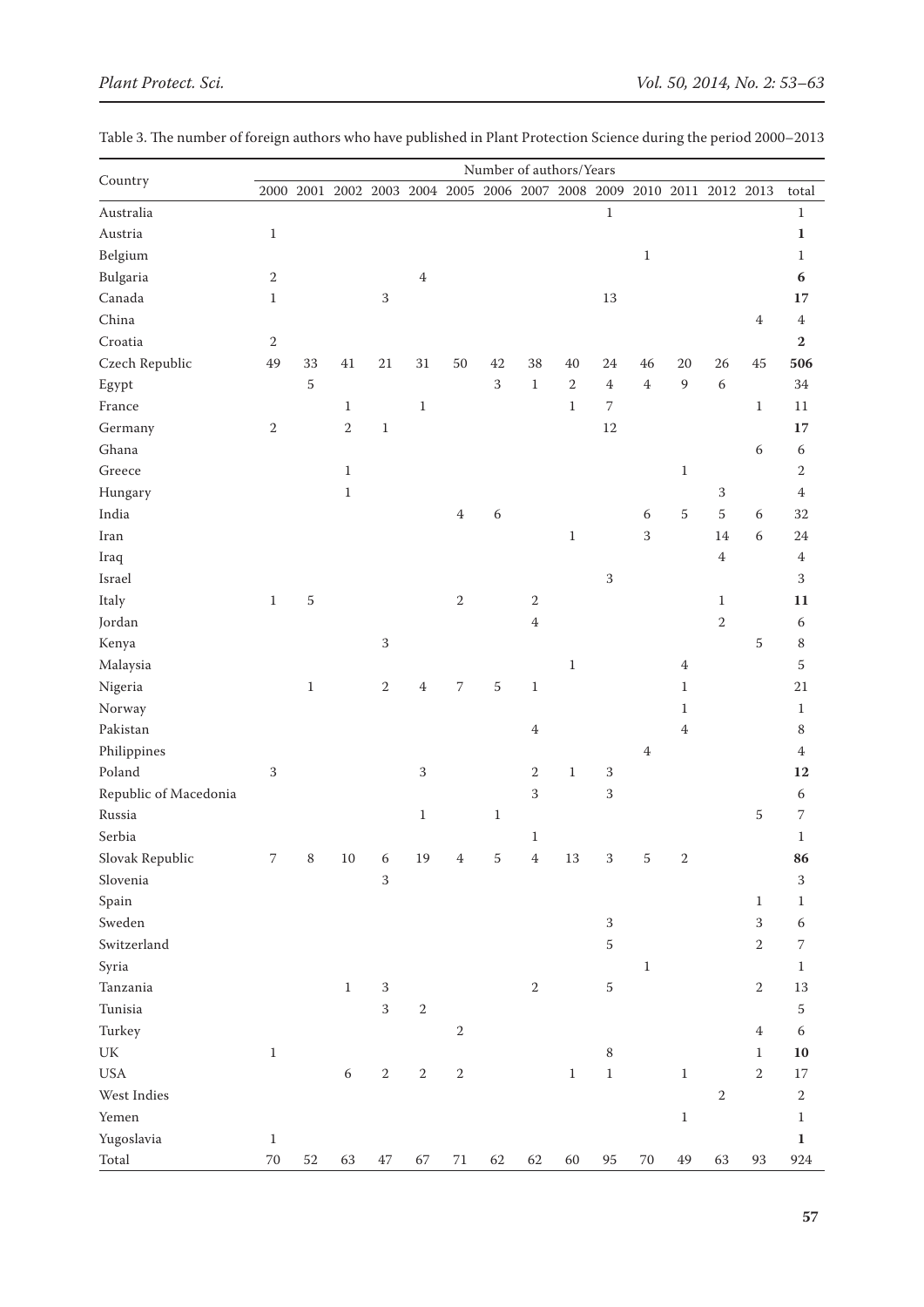Table 4. Plant Protection Science Special Issue volumes published in the perion 2002–2013

| Year | Special Issues<br>(number of pages/number of papers/authors<br>from abroad) |
|------|-----------------------------------------------------------------------------|
| 2002 | 722/208/1794                                                                |
| 2009 | 66/10/1 <sup>3</sup>                                                        |
| 2012 | $48/6/3^2$                                                                  |
| 2013 | 54/8/13 <sup>1</sup>                                                        |

<sup>1</sup>LEBEDA and BURDON (2013); <sup>2</sup>LEBEDA and POKORNÝ (2012); <sup>3</sup> Роковну́ and Lebeda (2009); <sup>4</sup> Та́вовsку́ *et al*. (2002a,b)

the last five years (2009–2013) it has been about 25. During the same interval, the number of papers from abroad increased from 41% (2000–2004) to 50% (2009–2013) (Table 2).

Interesting results were obtained by the analyses of PPS publication activities (2000–2013) based on the number of authors from individual countries (Table 3). During the last decade there were 924 authors from 44 countries that published papers in PPS. Czech Republic authors still make up the highest percentage of authors (55%), followed by authors from the Slovak Republic (9%). The next most frequent countries are Egypt (4%), India (3%), Iran (3%), Nigeria (2%), Canada and Germany (both 2%), Tanzania, Poland and Italy (all 1%). From 2000 to 2004, the average number of countries represented was about nine, but during the last five years (2009–2013) this has increased to 12 countries per year (Table 3). These data clearly show a growing globalisation of PPS. Additionally, during last five years (2009–2013) there was an increase in the number of papers from countries publishing for the first time in PPS (e.g., China, Ghana, Iraq, Norway, Philippines, Spain, Sweden, Switzerland, Turkey, and the UK). The expanding international appeal of PPS



Figure 1. Numbers of articles and of authors published (1965–2013) in Plant Protection Science

Table 5. Average number of authors per article by decade

| Decade        | Average number of authors |
|---------------|---------------------------|
| 1965-1974     | 1.49                      |
| 1975-1984     | 1.78                      |
| 1985-1994     | 1.86                      |
| 1995-2004     | 2.41                      |
| $2005 - 2013$ | 2.70                      |

indicates the growing status of PPS among countries with a tradition of research in plant protection sciences.

Some of the highlights of PPS are the special topics related to plant protection and plant pathology that are published as comprehensive Special Issues (Table 4). During last five years (2009–2013), there have been three special issue volumes focused on the impact of climate change on plant pathogens, pests and weeds (Pokorný & Lebe-DA 2009); biotech-crops and their utilisation in plant protection (LEBEDA & POKORNÝ 2012); and wild-plant pathosystems (LEBEDA & BURDON 2013).

## **Comparison of previous and recent publication activities**

For our analysis, we counted all original scientific articles together with short communications. We did not count articles in the Special Issues because they were published irregularly. In the last decade, the total number of articles published each year remained practically the same (Figure 1). However, an increasing proportion of articles written by multiple authors have occurred within the last 10 years (Figure 2). Single-author and two-author papers are still the most frequent; however, there is a growing trend of three, four, and five authors. Table 5 shows this same trend as the average number of authors per article has increased from about 1.5–1.9 to 2.7.



Figure 2. The number of single- and multiple-authored articles published in PSS between1965 and 2000. Data were modified from Stejskal and Aulický (2003)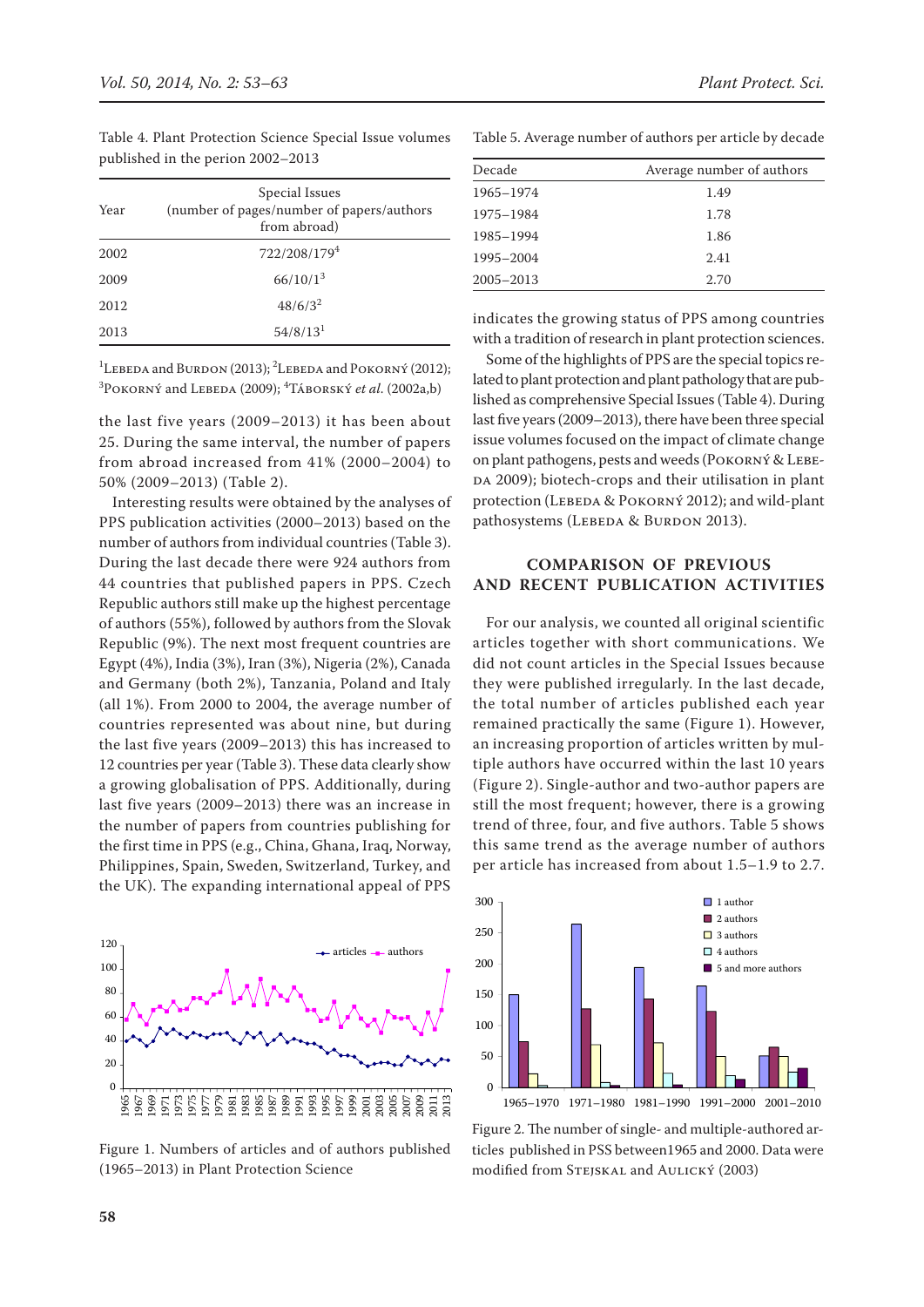

Figure 3. Percentage of articles related to various plant protection disciplines published in Plant Protection Science from 2003 to 2013

Over time, there have been some interesting changes in the spectrum of papers published related to the various plant protection disciplines. STEJSKAL and Aulický (2003) conducted a detailed analyses of the relative proportions of articles representing the various disciplines up to 2002. Collectively, they were divided into nine disciplines: mycology (34.3%), entomology (20.9%), virology (20.9%), weed science/ herbology (13.7%), bacteriology (4.9%), agroecology (3.2%), stored-product protection (1.7%), rodent control (0.2%), and air-pollution derived injuries (0.1%). From their analyses, it was clearly evident that during the first couple of decades there was a strong focus on mycology, entomology, virology and weed science (collectively about 90%).

We have extended STEJSKAL and AULICKÝ's (2003) work and report the disciplinary emphases of articles published between 2003 and 2013 (Figure 3). From our analysis, it is evident that the spectrum of articles has not changed significantly since 2003. The more recent articles focus on entomology and pest science (40%), mycology (33%) and virology (14%), together accounting for 87% of all the articles. However, in comparison with the previous period, there were fewer papers focused on weed science (Figure 3).

#### **Scientific impact of Plant Protection Science**

We assessed the scientific impact of PPS in three citation databases: BIOSIS Citation Index (OR 1992– 1996, PPS since 1997), SCOPUS through SCImago portal (PPS since 2007), Web of Science/Thomson Reuters (PPS since 2012).

In the BIOSIS CI database, PPS (together with the older version, OR) has the longest history and the largest number of indexed articles, but the highest average number of citations per article, as well as the highest percentage of articles cited at least once, Table 6. State of Plant Protection Science (PPS) and Ochrana Rostlin (OR) in citation databases

|                                                | Name of citation database |       |      |  |  |  |
|------------------------------------------------|---------------------------|-------|------|--|--|--|
|                                                | BIOSIS CI SCOPUS WOS      |       |      |  |  |  |
| Years in database                              | 22                        | 7     | 2    |  |  |  |
| Number of articles from OR                     | 227                       | 0     | 0    |  |  |  |
| Number of articles from PPS                    | 564                       | 169   | 52   |  |  |  |
| Total number of articles<br>$OR + PPS$         | 791                       | 169   | 52   |  |  |  |
| Number of citations<br>(2013/10/08)            | 921                       | 261   | 7    |  |  |  |
| Average citations per article                  | 1.16                      | 1.54  | 0.13 |  |  |  |
| Journal H-index                                | 9                         | 7     | 1    |  |  |  |
| Highest number of citations<br>for one article | 25                        | 11    | 2    |  |  |  |
| Number of articles cited<br>at least once      | 350                       | 89    | 6    |  |  |  |
| Percentage of articles cited<br>at least once  | 44.24                     | 52.66 | 11.5 |  |  |  |

are found in the SCOPUS database (Table 6; BIOSIS Citation Index).

OR and PPS articles in Biosis CI and PPS articles in SCOPUS and WOS citation databases were grouped according to the numbers of citations received. Articles with ≥ 10 citations were found in BIOSIS CI as well as in SCOPUS (Figure 4).

## **BIOSIS CI Database**

In the BIOSIS CI, we identified 227 OR article records published from 1992 to 1997. From 1998 to 2013 (October 8, 2013), BIOSIS also includes 564 articles from PPS (Table 6). The articles published in PPS and OR are more often cited in BIOSIS CI than in the other two databases, most likely because



Figure 4. Citation analysis of Plant Protection Science articles in Biosis CI, Scopus and WOS (as of October 8, 2013)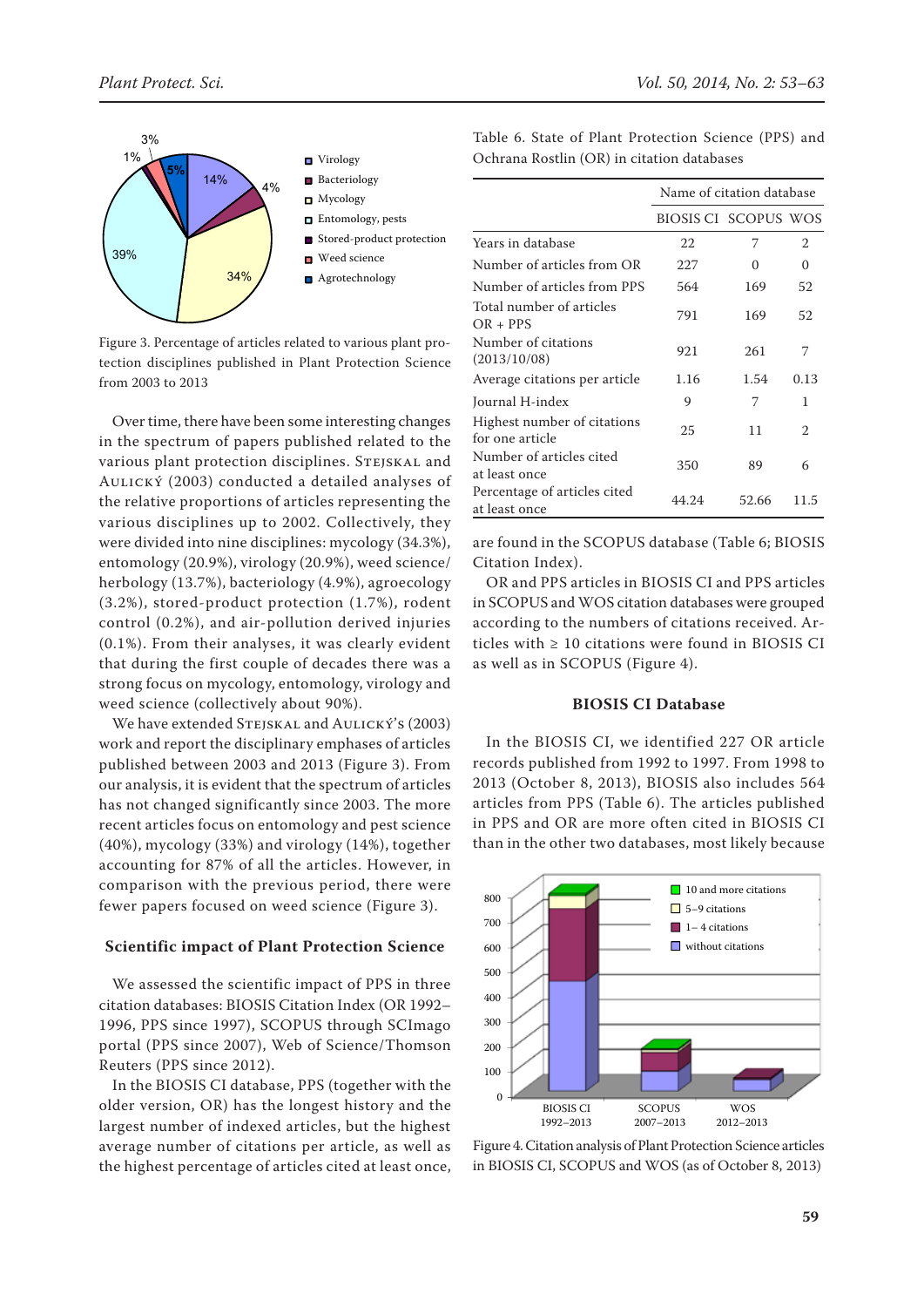

Figure 5. Plant Protection Science – SJR indicator vs. citations per doc. (per article) (2y) (extracted from SCImago/SCOPUS 2014)

of the longer history of the journal there. As might be expected, the article most cited (25 citations) is found in BIOSIS CI (Table 6).

## **SCOPUS Database**

The SCOPUS database provides specific parameters for determining the scientific impact of the journals that it covers (SciVerse SCOPUS 2013; SCImago 2014). SCImago Journal Rank (SJR) is one of its main impact metrics, and attempts to quantify the scientific influence of the average article in a journal (GUERRERO-BOTE & Moya-Anegón 2012). It expresses the degree to which an article is central to the global scientific discussion. A parallel metric, Cites per doc. (2y) measures the scientific impact of an average article published in the journal. SCOPUS includes PPS articles published during the last 7 years. The SJR value for PPS for 2012 is 0.256. SCOPUS includes PPS in two disciplinary categories. For the year 2012, SJR ranked PPS 127<sup>th</sup> of 207 journals in the *Agronomy and Crop Sciences*  category and 53rd of 74 journals in the *Soil Science*  category. Ranking within the categories is important for evaluation of the journals also in the Web of Science (KROFTOVÁ 2011). SCImago also provides a comparison of SJR values and the number of citations per document. Both of these parameters have increased for PPS (Figure 5). A comparison of the total number of citations and journal self-citations in PPS-published articles (Figure 6) clearly illustrates the only a small proportion are journal self-citations.

## **WOS Database**

In 1991, the editorial board of the OR first requested and repeatedly in 1996, 2001, and 2006, thereafter



Figure 6. Plant Protection Science – citation vs. journal self-citation (extracted from SCImago 2014)

every two years) for inclusion of OR/PPS in Current Contents (Thomson IST' products).

PPS is still very new in the Web of Science (WOS) as its first article records appeared only in 2012 (Figure 4). According to Thomson Reuters, the first PPS Impact Factor (IF) value will be calculated for 2014 and made publicly available in approximately June 2015.

# **Comparison of Plant Protection Science with other journals published by the Czech Academy of Agricultural Sciences**

The Czech Academy of Agricultural Sciences publishes eleven scientific journals covering many important aspects of agricultural science. All of them are indexed by SCOPUS. Details about the history and scientific contributions of these journals were summarised by KROFTOVÁ (2012). Some key comparative values to describe these eleven journals and their impacts are listed in Table 7.



Figure 7. The overall citations of Plant Protection Science articles from 1999 to 2014 in All Databases/Thomson Reuters (as of March 27, 2014)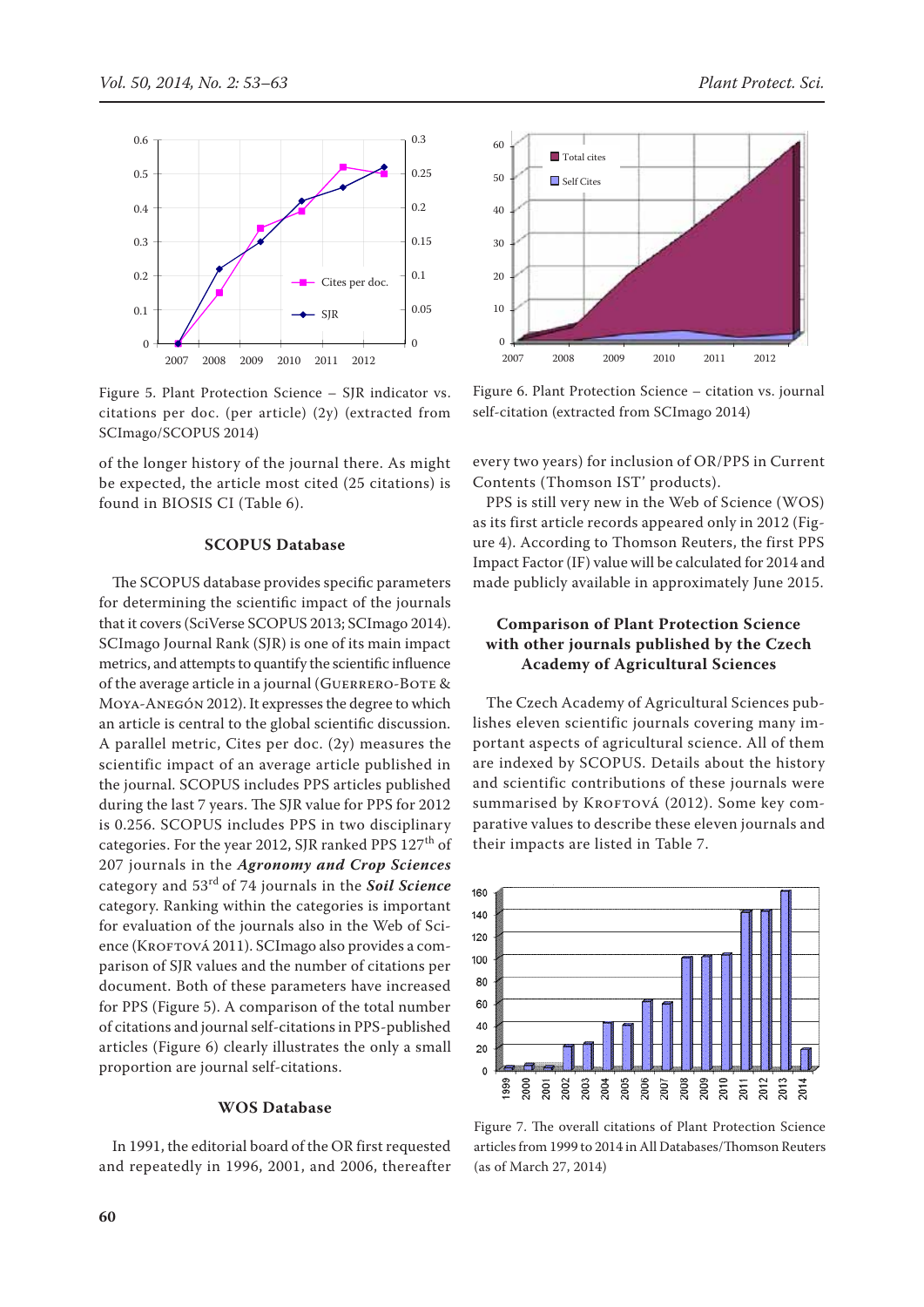|                                                 |            | <b>SCOPUS</b><br>h index |    | Total Docs.                  | Total | Total<br>Cites<br>(3 years) | Citable<br>Docs.<br>$(3 \text{ years})$ | Cites/Doc. Ref. /<br>$(2 \text{ years})$ |       |
|-------------------------------------------------|------------|--------------------------|----|------------------------------|-------|-----------------------------|-----------------------------------------|------------------------------------------|-------|
|                                                 | <b>SJR</b> |                          |    | $(2012)$ $(3 \text{ years})$ | Refs. |                             |                                         |                                          | Doc.  |
| Plant, Soil and Environment                     | 0.495      | 21                       | 89 | 242                          | 2018  | 332                         | 242                                     | 1.30                                     | 22.67 |
| Czech Journal of Animal Science                 | 0.461      | 18                       | 60 | 189                          | 2027  | 208                         | 189                                     | 1.03                                     | 33.78 |
| Czech Journal of Food Sciences                  | 0.438      | 12                       | 72 | 347                          | 1970  | 298                         | 346                                     | 0.92                                     | 27.36 |
| <b>Journal of Forest Science</b>                | 0.404      | 12                       | 59 | 201                          | 1881  | 134                         | 199                                     | 0.55                                     | 31.88 |
| Horticultural Science                           | 0.326      | 8                        | 22 | 65                           | 511   | 61                          | 65                                      | 0.90                                     | 23.23 |
| <b>Agricultural Economics</b>                   | 0.296      | 9                        | 56 | 191                          | 1564  | 153                         | 191                                     | 0.73                                     | 27.93 |
| Veterinární medicína                            | 0.295      | 24                       | 72 | 238                          | 2511  | 190                         | 238                                     | 0.77                                     | 34.88 |
| Research in Agricultural Engineering            | 0.268      | 6                        | 22 | 77                           | 586   | 36                          | 77                                      | 0.39                                     | 17.55 |
| <b>Plant Protection Science</b>                 | 0.256      | 5                        | 25 | 75                           | 723   | 56                          | 74                                      | 0.50                                     | 28.92 |
| Soil and Water Research                         | 0.255      | 5                        | 18 | 78                           | 477   | 42                          | 76                                      | 0.52                                     | 26.50 |
| Czech Journal of Genetics<br>and Plant Breeding | 0.228      | 6                        | 25 | 123                          | 654   | 54                          | 117                                     | 0.38                                     | 26.16 |

Table 7. Journals published by Czech Academy of Agricultural Sciences and indexed in SCOPUS (February 2014) by SJR 2012

| <b>SJR</b>            | Scimago Journal Ranking indicator. It is a measure of journal's impact influence or prestige. It expresses                  |
|-----------------------|-----------------------------------------------------------------------------------------------------------------------------|
|                       | the average number of weighted citations received in the selected year by the documents published in                        |
|                       | the journal in the three previous years                                                                                     |
| SCOPUS h index        | Journal's number of articles (h) that have received at least h citations over the whole period                              |
| Total Docs. (2012)    | Journal's published articles in 2012. All type of documents are considered                                                  |
| Total Docs. (3 years) | Journal's published articles in 2011, 2010 and 2009. All type of documents are considered                                   |
| Total Refs.           | Number of references included in the journal's published articles in 2012                                                   |
| Total Cites (3 years) | Cumulative number of citations per article published in for the years 2011, 2010, and 2009                                  |
|                       | Citable Docs. (3 years) Journal's citable documents in 2011, 2010 and 2009. Citable documents include articles, reviews and |
|                       | conference papers                                                                                                           |
| Cites/Doc. (2 years)  | Average citation per document in a 2 years period. This metric is widely used as impact index                               |
| Ref./Doc.             | Average amount of references per document in 2012                                                                           |
|                       |                                                                                                                             |

# **Plant Protection Science: current status and future prospects**

Our analysis of PPS and its evolution over time has identified significant progress in eleven areas: (1) the timing of publication has become more regular and stable; (2) its editorial board has become international; (3) the number of submitted manuscripts has increased; (4) there has been an increasing selection for high-quality papers, as reflected in a decreasing manuscript acceptance rate; (5) an increase in the number of published papers per volume; (6) an increasing proportion of authors from both the Czech Republic and from abroad; (7) an increasing number of papers submitted from countries other than the Czech Republic; (8) an increasing number of multiple-authored papers; (9) the inclusion of PPS in the most important international journal databases (including the Web of Science); (10) an increasing number of external citations with a low number of self-citations; and

(11) availability of the journal in both printed and electronic format (which should lead to higher international availability, significance and impact).

However, for PPS's future improvement and growth, we would suggest the following crucial steps:

- (1) Continue to expand the proportion of foreign members on the EB.
- (2) Increase the efficiency and quality of the manuscript reviewing process.
- (3) Accelerate the publication process.
- (4) Continue expanding the international scope of the journal, seeking more contributions from countries that traditionally conduct high-quality research.
- (5) Increase the number of articles and pages of each volume.
- (6) Publish more comprehensive, high-quality reviews focused on various aspects of plant protection sciences.
- (7) Lead the journal to a more independent and sound financial basis.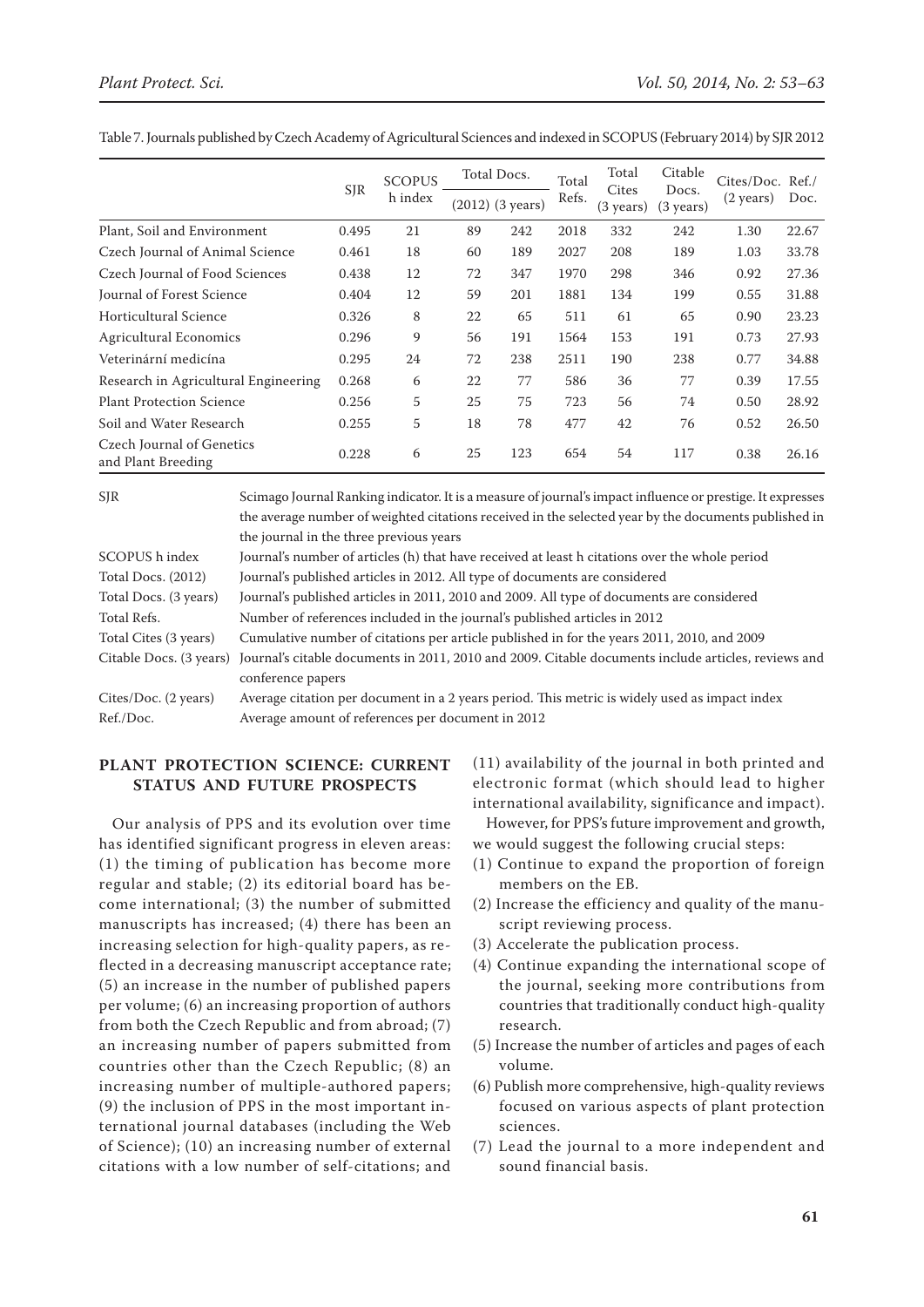(8) Clarify and stabilise the rules of payment for page charges assessed for accepted manuscripts.

Plant pathology and plant protection represent a broad range of research activities, starting with the most basic sciences and proceeding through the applied and translational research that utilises and exploits advances in plant breeding, pest control and cultivation, and other disciplines. The future trajectories of these diverse arrays of activities are not easily predicted. However, a few years ago Prof Ray D. Martyn, former president (2008) of the American Phytopathological Society stated it this way: *"The discipline of plant pathology will continue to evolve into a more complex multidisciplinary science. Plant pathology research and the education of future generations of plant pathologists will be different from that of today and future students will need to be more broadly trained in fields outside of traditional plant pathology. What is important is what we learn about plant disease and their management from these new research tools and collaborations and how we communicate that to students and growers. There will always be a need for plant pathologists. We must continue to make plant pathology relevant so it does not "disappear like an*   $exploding atom"$  (MARTYN 2009).

These strong and enthusiastic words bode well for positive developments for PPS. We expect PPS will increasingly become a vital and integral part of the international plant pathology and plant protection community.

## **CONCLUSIONS**

The scientific journal, Plant Protection Science, has made substantial progress during the last 50 years. Beginning as a local and national journal, it shifted to a fully international journal, with increasing international respect and impact. During the last two decades, PPS has been indexed by an increasing number of international scientific databases (Ulrichs Web), and in 2012, also in the Web of Science. These achievements parallel the political changes that occurred during the transition form the former Czechoslovakia to the Czech Republic and highlight the importance of a democracy and freedom for the progress of science and scientific publication (Stejskal & Aulický 2003). Analyses have clearly demonstrated that the most important changes leading to the increasing international reputation of PPS occurred after 1989, coincident with the lifting of the "iron curtain". The second-most important stage of PPS's development

can be seen after 2005, when the authors and editorial board became more international. For the journal's continual evolution, it is important that a clear editorial strategy and policy will be implemented.

*Acknowledgments*. The authors are thankful to Assoc. Prof. JAROSLAV BENADA, CSc., for his kind help with the sorting of articles into various plant-protection disciplines.

#### **References**

- Ainsworth G.C. (1981): Introduction to the history of plant pathology. Cambridge University Press, Cambridge.
- Anonymous (1990): Smolák Jaroslav [heslo]. In: Skala, L.: Malý slovník biografií. III. P–Š. Sborník ČSAZ č. 138. Praha: 189–190.
- Anonymous (2011): Životní jubileum prof. Ing. Aleš Lebeda, DrSc. Rostlinolékař, **22**(4): 35–36.
- BARTOŠ P., LEBEDA A. (2013): Dr Jens Jürgen Nielsen (1927– 2013) – Obituary Notice. Plant Protection Science, **49**: 104.
- Baudyš E. (1929): Fytopatologické poznámky. V. Ochrana Rostlin, **9**: 108–128.
- BIOSIS Citation Index [on-line database]. Thomson Reuters, © 2013, New York. Accessible for authorised users at: http://apps.webofknowledge.com [Accessed 2013-10-08].
- BLATTNÝ C. (1968): Vzpomínka na Prof. Dr. Ing. Eduarda Baudyše, DrSc., nositele Řádu práce. Ochrana rostlin, **4**: 248.
- Bojňanský V. (1979): Rozlúčka s akademikom Ctiborom Blattným (\*8. 9. 1897–† 15. 12. 1978). Sborník UVTI - Ochrana rostlin, **15**: 1–2.
- Czech Academy of Agricultural Sciences (2014): Praha. Available at http://www.cazv.cz/ [Accessed 2014-01-20].
- Guerrero-Bote V. P., Moya-Anegón F. (2012): A further step forward in measuring journals' scientific prestige: The SJR2 indicator. Journal of Informetrics, **6**: 674–688. See also at http://www.scimagojr.com/files/SJR2.pdf
- ISI Web of Knowledge [on-line database]. Thomson Reuters®, New York. Available for authorised users at http:// apps.webofknowledge.com [Accessed 2014-02-28].
- Koleška Z. (1995): Doc. PhDr. František Straňák, zakladatel a prvý organizátor moderní české ochrany rostlin. Rostlinolékař, **6**(4): 22–23.
- Koleška Z. (2007): Významný rostlinolékař a organizátor výzkumu v ochraně rostlin RNDr. Jaroslav Zakopal. Rostlinolékař, **18**(6): 42.
- KROFTOVÁ V. (2011): Změny v kategoriích Web of Knowledge (JCR – Science Edition) v letech 1998–2008 a úloha těchto kategorií v současném hodnocení výsledků VaV. [Trends in subject categories of WOK /JCR – Science Edition/ in 1998–2008 and the role of the categories in